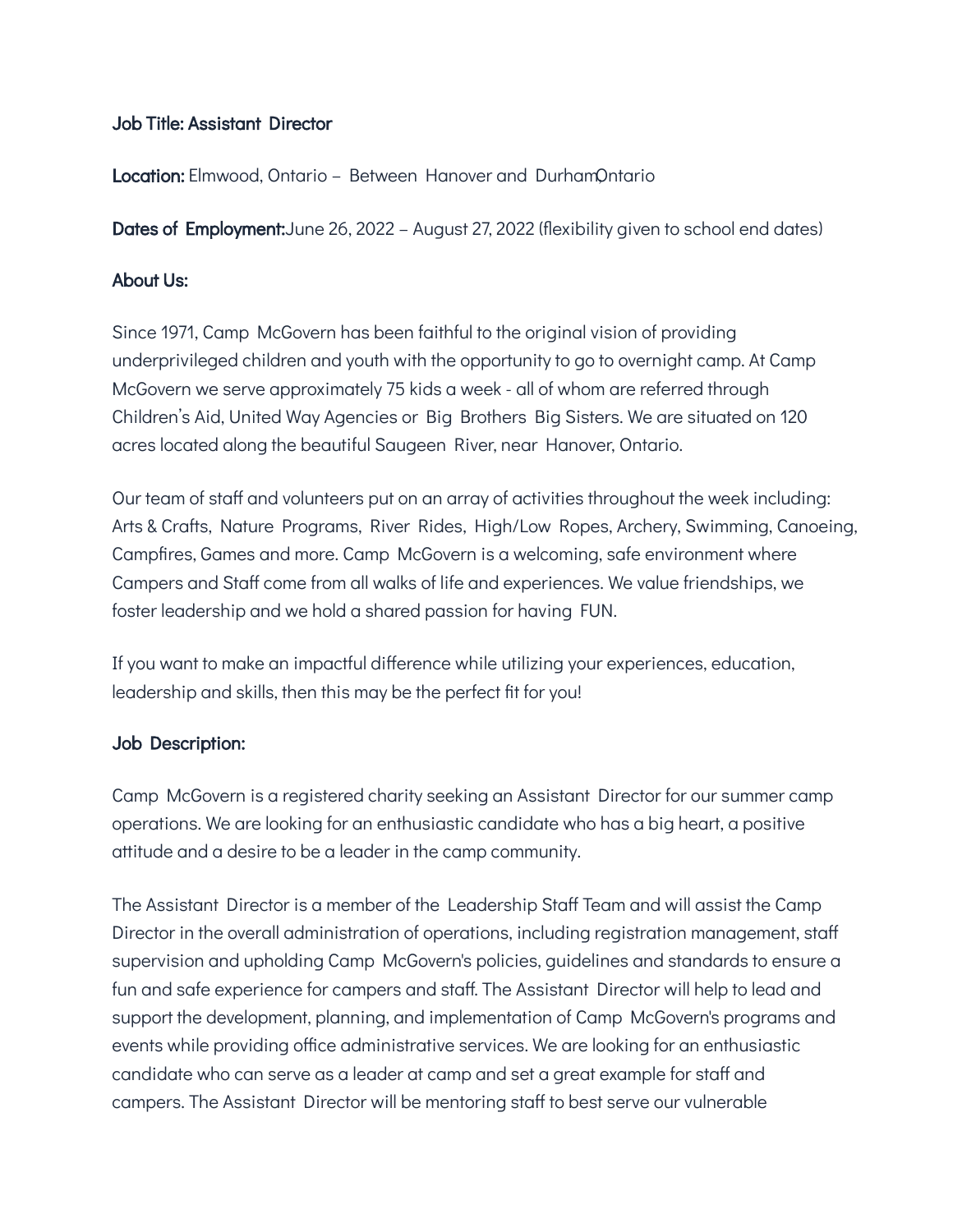campers.We are looking for someone with strong interpersonal skills and experience working at camp or other youth outreach programs.

## Responsibilities:

- Work collaboratively in overseeing all aspects of our summer camping sessions, including pre-camp planning, registration, staff training, program implementation and camper evaluations.
- Provide leadership and support for the staff to ensure program goals are met.
- Ensure the health and safety of campers, staff and guests.
- Assist in effectively completing the training of summer staff so that camp policies, guidelines and all applicable legislation are complied with.
- Demonstrate adaptability, flexibility and creativity in dealing with numerous requests for assistance that may range from program delivery to administrative tasks.
- Assist in maintaining accurate program records including incident/accident reports, camp documentation and weekly attendance.
- Plan, organize, lead and participate in camp program activities which include, hiking, canoeing, swimming, games, archery, nature, and more.
- Maintain open lines of communication, and support staff and campers by fostering an atmosphere where they feel free to ask questions, bring forward concerns and seek guidance.
- Show an understanding and support for youth from all cultural and socioeconomic backgrounds, including those who have experienced unstable households, victims of abuse, or who suffer from mental health concerns.
- Know and understand all emergency procedures associated with the camp program. In the absence of the Camp Director, the Assistant Director must be able to execute emergency procedures as outlined in the Emergency Operations Plan.
- Achieve a healthy balance between following instructions, taking initiative, meeting personal goals and motivating others while remaining true to the mission of Camp McGovern.

Make use of the camp's social media platforms and methods of communication to promote camper accomplishments, weekly sessions, and general camp publicity.

## Our ideal Assistant Director: